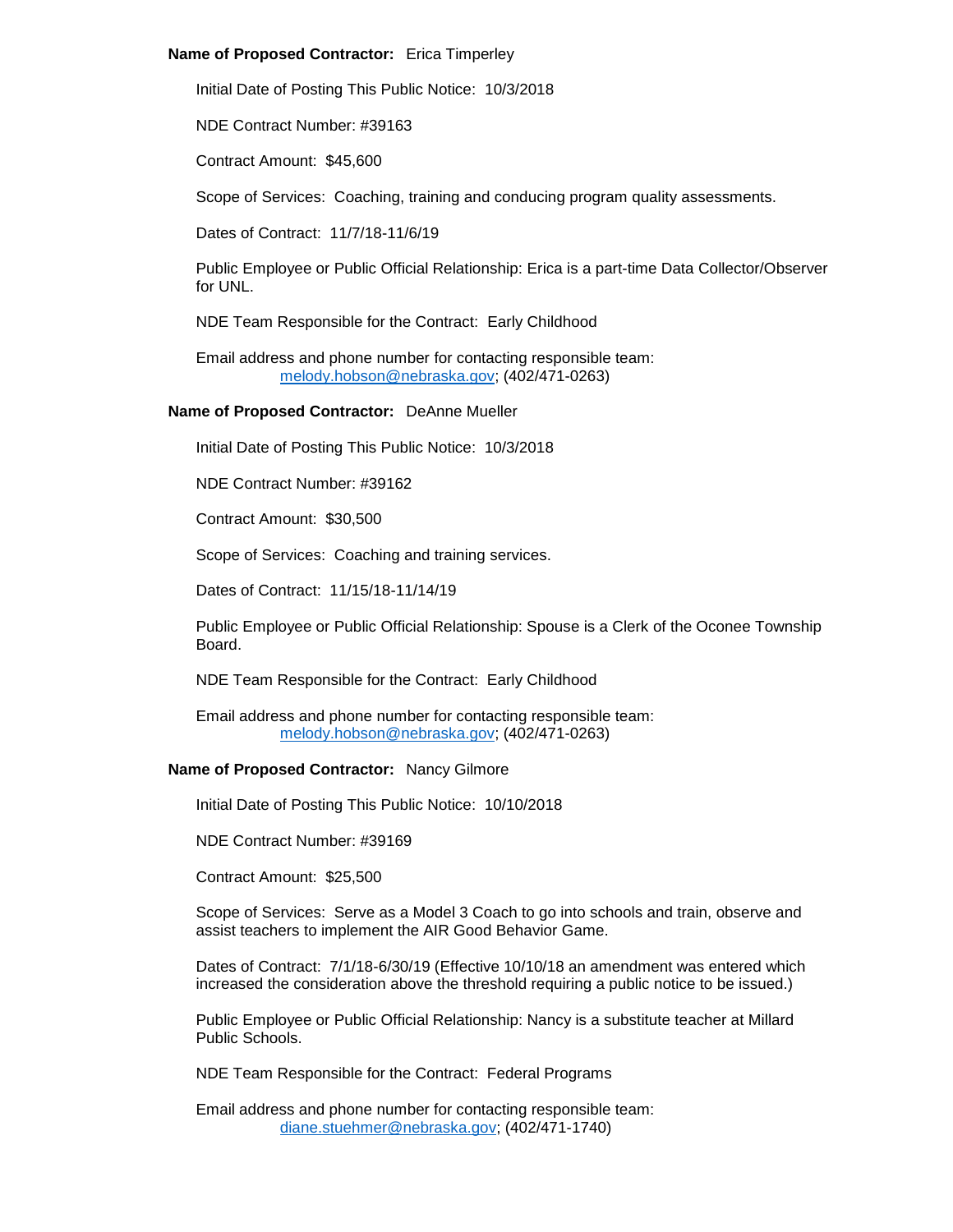#### **Name of Proposed Contractor:** Elizabeth Johnson

Initial Date of Posting This Public Notice: 10/10/2018

NDE Contract Number: #39170

Contract Amount: \$40,500

Scope of Services: Serve as a Model 3 Coach to go into schools and train, observe and assist teachers to implement the AIR Good Behavior Game.

Dates of Contract: 7/1/18-6/30/19 (Effective 10/10/18 an amendment was entered which increased the consideration above the threshold requiring a public notice to be issued.)

Public Employee or Public Official Relationship: Elizabeth is a substitute teacher for Elkhorn schools and ESU #3.

NDE Team Responsible for the Contract: Federal Programs

Email address and phone number for contacting responsible team: [diane.stuehmer@nebraska.gov;](mailto:diane.stuehmer@nebraska.gov) (402/471-1740)

# **Name of Proposed Contractor:** Claudia Schulte

Initial Date of Posting This Public Notice: 10/10/2018

NDE Contract Number: #39172

Contract Amount: \$25,500

Scope of Services: Serve as a Model 3 Coach to go into schools and train, observe and assist teachers to implement the AIR Good Behavior Game.

Dates of Contract: 7/1/18-6/30/19 (Effective 10/10/18 an amendment was entered which increased the consideration above the threshold requiring a public notice to be issued.)

Public Employee or Public Official Relationship: Claudia is an Employment Specialist at the Autism Center of Nebraska.

NDE Team Responsible for the Contract: Federal Programs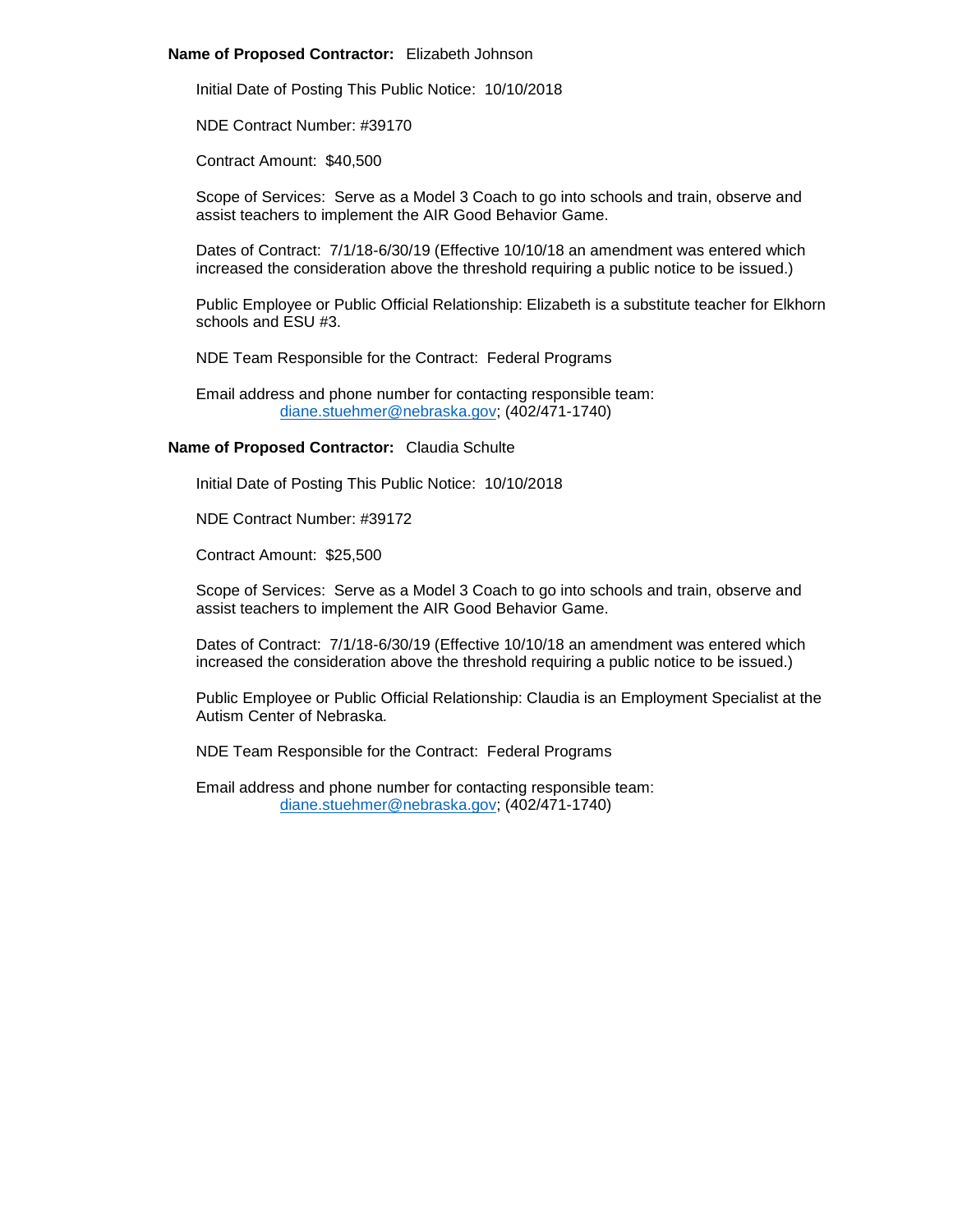### **Name of Proposed Contractor:** Lacey Alig

Initial Date of Posting This Public Notice: 10/10/2018

NDE Contract Number: #39173

Contract Amount: \$25,500

Scope of Services: Serve as a Model 3 Coach to go into schools and train, observe and assist teachers to implement the AIR Good Behavior Game.

Dates of Contract: 7/1/18-6/30/19 (Effective 10/10/18 an amendment was entered which increased the consideration above the threshold requiring a public notice to be issued.)

Public Employee or Public Official Relationship: Lacey is a substitute at Hitchcock County District.

NDE Team Responsible for the Contract: Federal Programs

Email address and phone number for contacting responsible team: [diane.stuehmer@nebraska.gov;](mailto:diane.stuehmer@nebraska.gov) (402/471-1740)

# **Name of Proposed Contractor:** Cathleen Diaz

Initial Date of Posting This Public Notice: 10/10/2018

NDE Contract Number: #39174

Contract Amount: \$25,500

Scope of Services: Serve as a Model 3 Coach to go into schools and train, observe and assist teachers to implement the AIR Good Behavior Game.

Dates of Contract: 7/1/18-6/30/19 (Effective 10/10/18 an amendment was entered which increased the consideration above the threshold requiring a public notice to be issued.)

Public Employee or Public Official Relationship: Cathleen is a substitute at Ogallala Public School.

NDE Team Responsible for the Contract: Federal Programs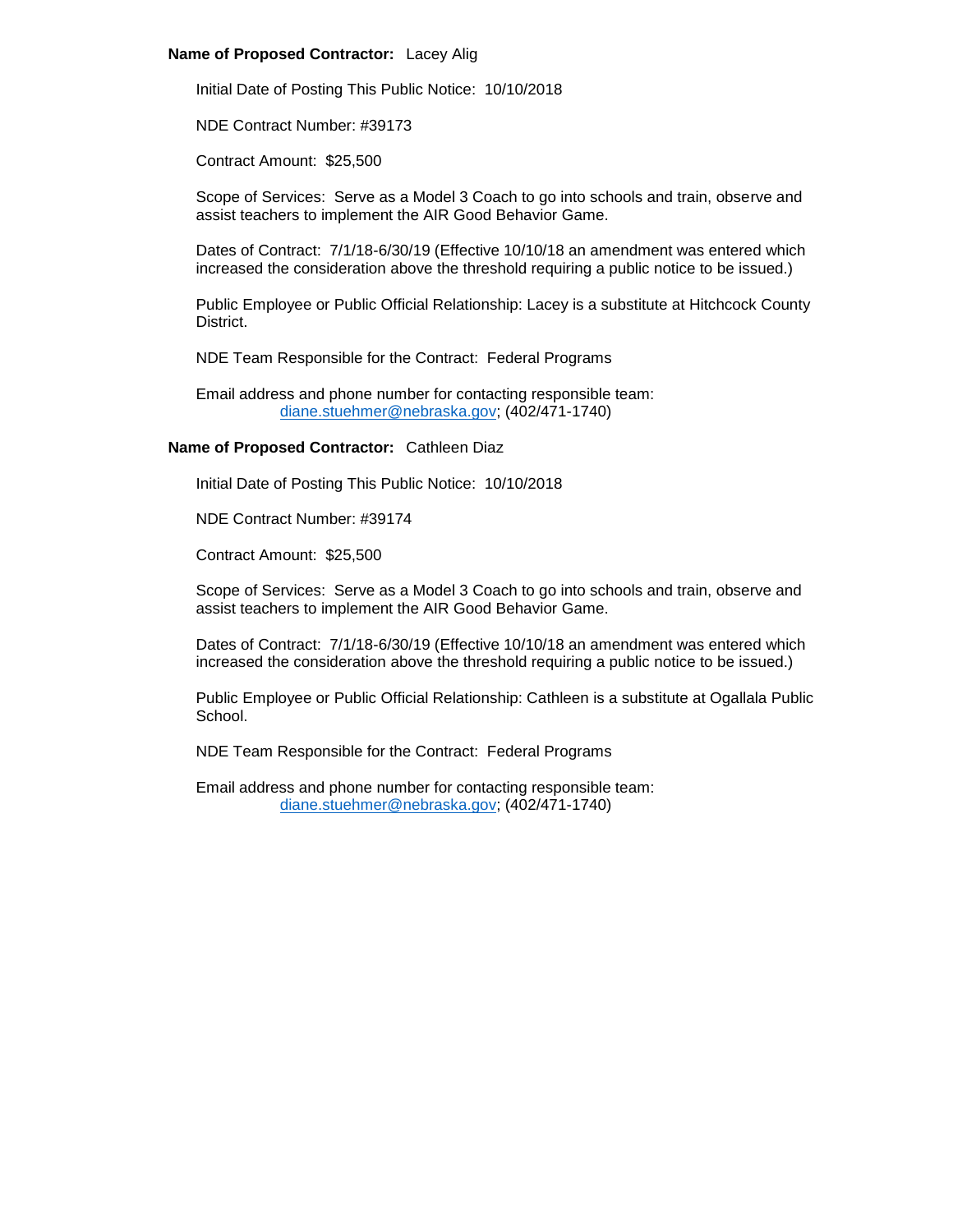#### **Name of Proposed Contractor:** Gina Judds

Initial Date of Posting This Public Notice: 10/10/2018

NDE Contract Number: #39176

Contract Amount: \$40,500

Scope of Services: Serve as a Model 3 Coach to go into schools and train, observe and assist teachers to implement the AIR Good Behavior Game.

Dates of Contract: 7/1/18-6/30/19 (Effective 10/10/18 an amendment was entered which increased the consideration above the threshold requiring a public notice to be issued.)

Public Employee or Public Official Relationship: Gina is a substitute teacher at Ashland-Greenwood Public Schools and Waverly School Dist. #145.

NDE Team Responsible for the Contract: Federal Programs

Email address and phone number for contacting responsible team: [diane.stuehmer@nebraska.gov;](mailto:diane.stuehmer@nebraska.gov) (402/471-1740)

# **Name of Proposed Contractor:** Amy Wemhoff

Initial Date of Posting This Public Notice: 10/10/2018

NDE Contract Number: #39177

Contract Amount: \$40,500

Scope of Services: Serve as a Model 3 Coach to go into schools and train, observe and assist teachers to implement the AIR Good Behavior Game.

Dates of Contract: 7/1/18-6/30/19 (Effective 10/10/18 an amendment was entered which increased the consideration above the threshold requiring a public notice to be issued.)

Public Employee or Public Official Relationship: Amy is an Adjunct Professor at Concordia University.

NDE Team Responsible for the Contract: Federal Programs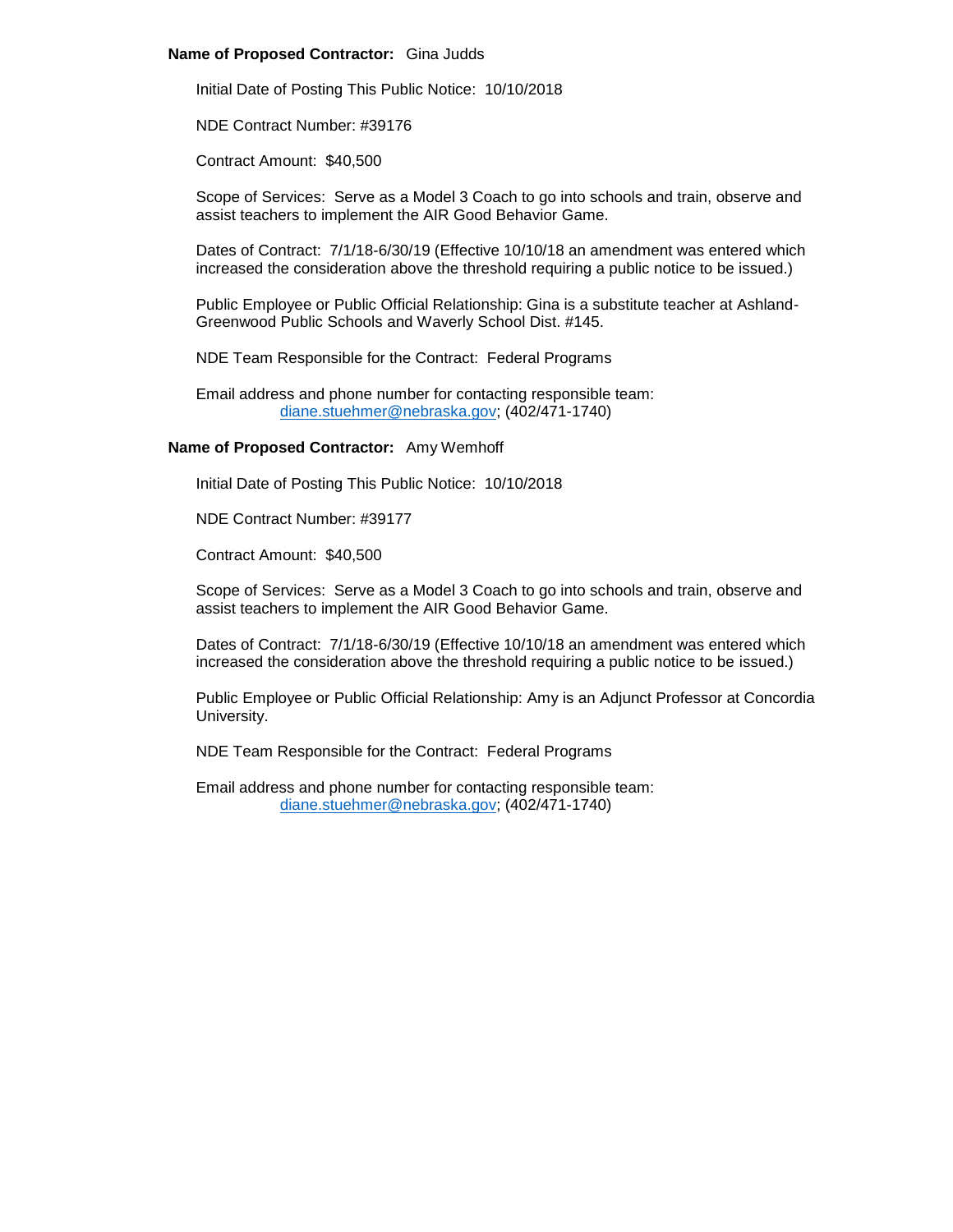#### **Name of Proposed Contractor:** Kate Repass

Initial Date of Posting This Public Notice: 10/10/2018

NDE Contract Number: #39178

Contract Amount: \$40,500

Scope of Services: Serve as a Model 3 Coach to go into schools and train, observe and assist teachers to implement the AIR Good Behavior Game.

Dates of Contract: 7/1/18-6/30/19 (Effective 10/10/18 an amendment was entered which increased the consideration above the threshold requiring a public notice to be issued.)

Public Employee or Public Official Relationship: Daughter is Administrator at Hayes Center Schools.

NDE Team Responsible for the Contract: Federal Programs

Email address and phone number for contacting responsible team: [diane.stuehmer@nebraska.gov;](mailto:diane.stuehmer@nebraska.gov) (402/471-1740)

# **Name of Proposed Contractor:** Linda Milliken

Initial Date of Posting This Public Notice: 10/12/2018

NDE Contract Number: #39184

Contract Amount: \$40,500

Scope of Services: Serve as a Model 3 Coach to go into schools and train, observe and assist teachers to implement the AIR Good Behavior Game.

Dates of Contract: 7/1/18-6/30/19 (Effective 10/10/18 an amendment was entered which increased the consideration above the threshold requiring a public notice to be issued.)

Public Employee or Public Official Relationship: Linda is a part-time FSC teacher at Elkhorn Public Schools.

NDE Team Responsible for the Contract: Federal Programs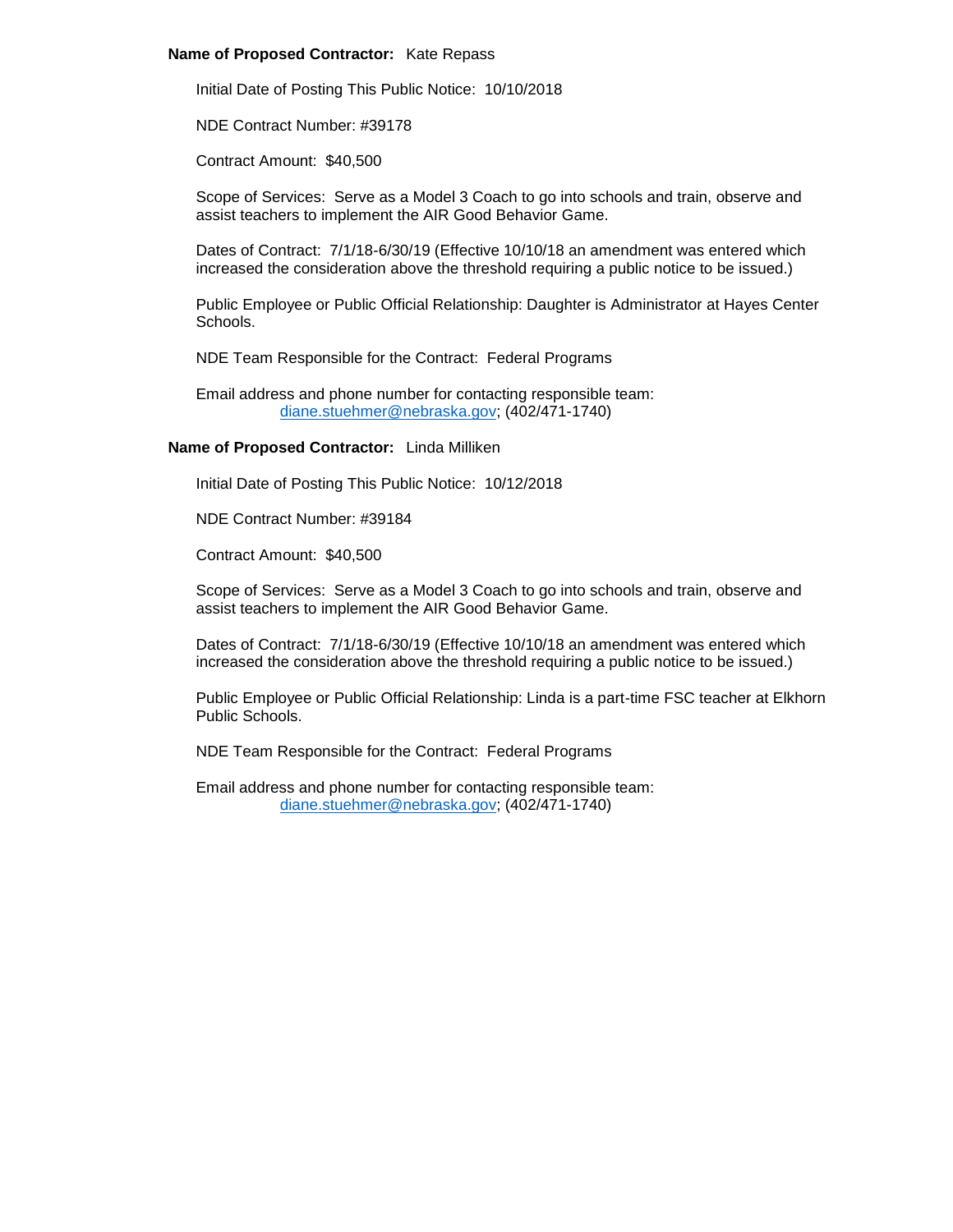#### **Name of Proposed Contractor:** Nebraska Council of School Administrators

Initial Date of Posting This Public Notice: 10/16/2018

NDE Contract Number: #39188

Contract Amount: \$45,000

Scope of Services: NCE Conference planning, coordination and management.

Dates of Contract: 11/12/18-9/30/19

Public Employee or Public Official Relationship: Board members are employed by school districts as listed below.

> Mike Sieh, Superintendent, Stanton Community Schools Jeff Schneider, Business Manager, Hastings Public Schools John Brazell, Business Manager, Beatrice Public Schools Jim Widdlfield, Principal, Gothenburg Public Schools Missy Dobish, Special Ed Supervisor, Kearney Public Schools Steve Adkisson, Principal, Fillmore Central Middle School Dr. John Skretta, Superintendent, Norris School District Brad Dahl, Executive Director, Fremont Public Schools Jason Calahan, Elementary Principal, Hershey Public Schools Jason Harris, Executive Director of Student Services/Special Education Columbus Public Schools Brandon Mowinkel, Secondary Principal, Milford High School Greg Sjuts, Superintendent, Humphrey Public Schools Jason Buckingham, Executive Director of Fiscal Affairs, Ralston Public Schools Casey Slama, Elementary Principal, Gordon-Rushville Schools Terry Houlton, Director of Special Education, Millard Public Schools Sheri Chittenden, Paxton Consolidated Schools Mark Adler, Ralston Public Schools Erin Heineman, Lexington Public Schools Tammy Schaefer, Cross County Community Schools Laura Barrett, ESU #13 Sheri Chittenden, Paxton Consolidated Schools Ross Ricenbaw, Waverly Middle School

NDE Team Responsible for the Contract: Career Education

Email address and phone number for contacting responsible team: [katie.graham@nebraska.gov;](mailto:katie.graham@nebraska.gov) (402/471-3104)

#### **Name of Proposed Contractor:** Sydney Jensen

Initial Date of Posting This Public Notice: 10/19/2018

NDE Contract Number: #39191

Contract Amount: \$12,000

Scope of Services: Nebraska Teacher of the Year.

Dates of Contract: 11/2/18-11/7/19

Public Employee or Public Official Relationship: Sydney is a teacher/instructional coach at Lincoln High School.

NDE Team Responsible for the Contract: Commissioner's office

Email address and phone number for contacting responsible team: [deborah.frison@nebraska.gov;](mailto:deborah.frison@nebraska.gov) (402/471-5032)